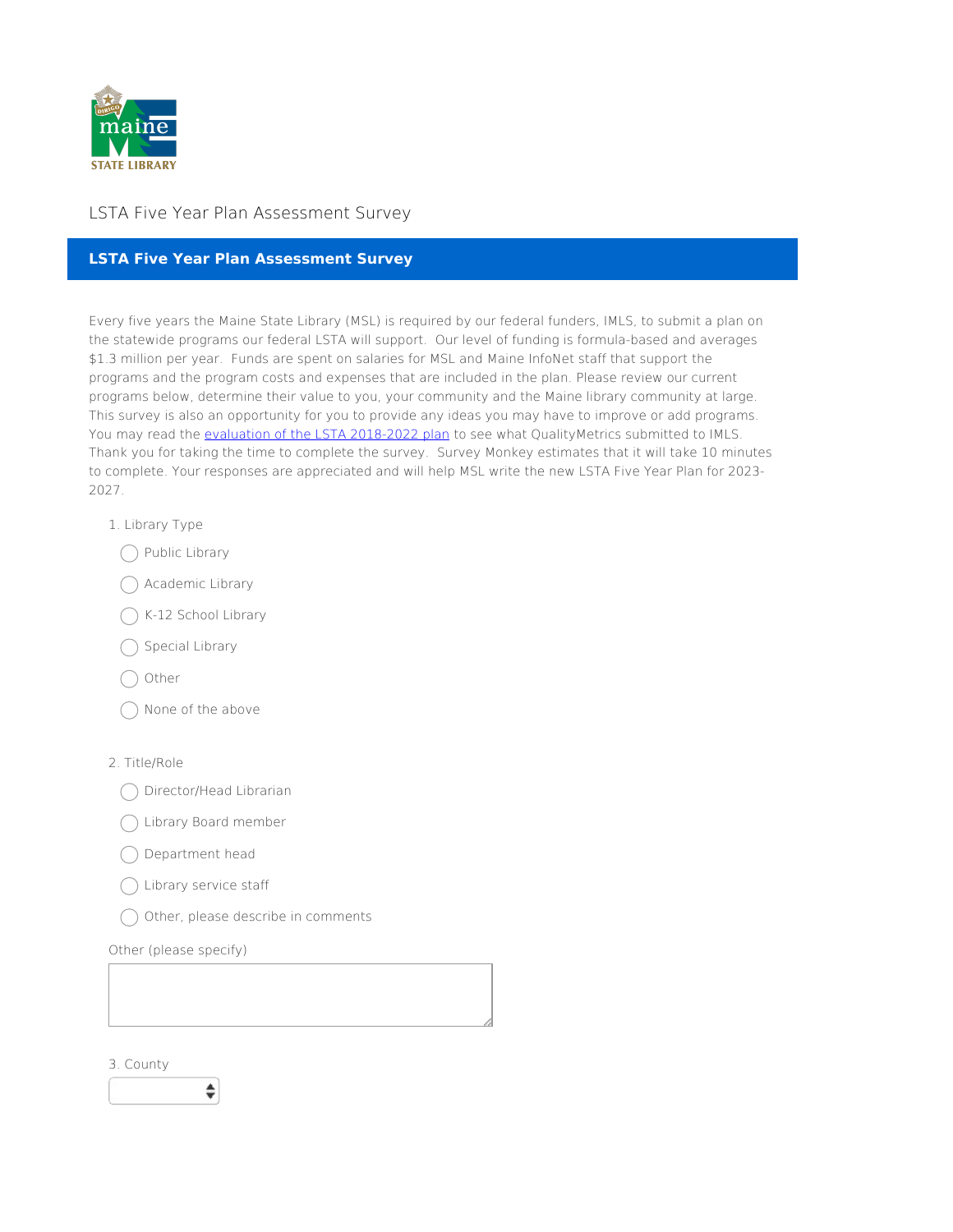## **Goals**

Our current plan has four (4) goals aligned with seven (7) programs/projects.

| <b>Goals</b>                                                                                                                                                                 | <b>Programs/Projects</b>                                                                                                                                                          |
|------------------------------------------------------------------------------------------------------------------------------------------------------------------------------|-----------------------------------------------------------------------------------------------------------------------------------------------------------------------------------|
| Goal 1: Expand library resource sharing and services for<br>lall Maine residents.                                                                                            | 1. Maine Regional Library System - Area Reference and<br><b>IResource Centers</b><br>2. Maine InfoNet Partnership with UMS/Fogler Library<br>3. NetworkMaine partnership for MSLN |
| Goal 2: Improve the Maine library workforce via<br>continuing education, professional development and<br>leadership opportunities                                            | 4. Continuing Education<br>5. Maine Regional Library System - Specialists and<br>Consulting Services                                                                              |
| Goal 3: Provide and improve library services to<br>lindividuals with disabilities; and to Maine<br>residents, including children, living in underserved and<br>Irural areas. | 6. Books by Mail<br>7. Talking Books Plus                                                                                                                                         |
| Goal 4: Expand and enhance life-long learning<br>opportunities Maine residents                                                                                               | 8. Procurement, Evaluation and Selection of Online<br>Content: Databases and Learning Tools                                                                                       |

4. Goal 1: Expand library resource sharing and services for all Maine residents.

 $\bigcirc$  Yes, this is a important goal for the plan

- $\bigcirc$  No, this is not an important goal
- $\bigcap$  This goal should be re-worded, see my comments
- $\bigcap$  The goal should be discarded and replaced with another statewide goal, see my comments

Comments

5. Goal 2: Improve the Maine library workforce via continuing education, professional development and leadership opportunities

- $\bigcap$  Yes, this is a important goal for the plan
- $\bigcap$  No, this is not an important goal for the plan
- This goal should be re-worded, see my comments
- $\bigcirc$  The goal should be discarded and replaced with another statewide goal, see my comments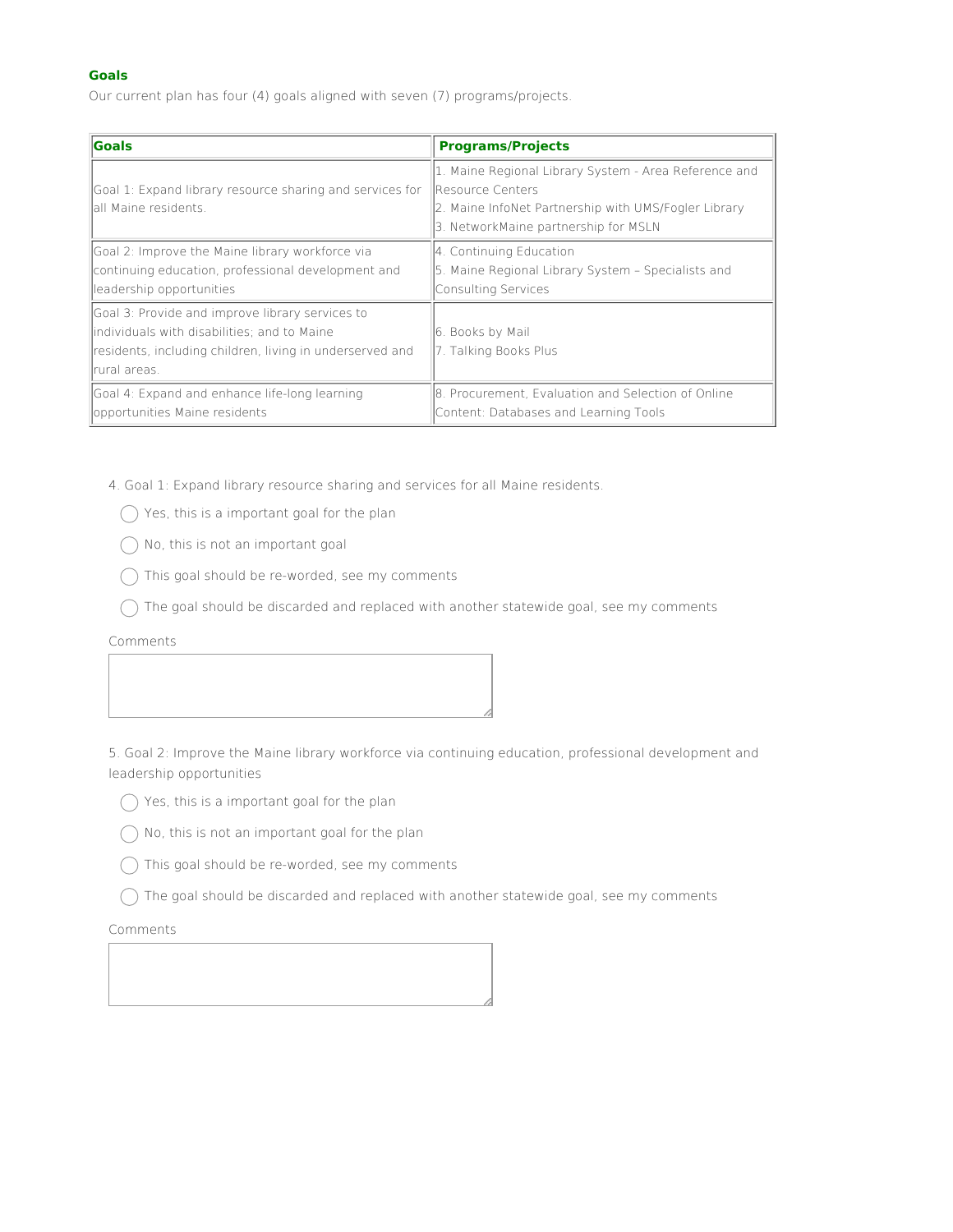6. Goal 3: Provide and improve library services to individuals with disabilities; and to Maine residents, including children, living in underserved and rural areas.

- $\bigcap$  Yes, this is a important goal for the plan
- No, this is not an important goal for the plan
- $\bigcap$  This goal should be re-worded, see my comments
- $\bigcap$  The goal should be discarded and replaced with another statewide goal, see my comments

#### Comments

7. Goal 4: Expand and enhance life‐long learning opportunities Maine residents

- $\bigcap$  Yes, this is a important goal for the plan
- $\bigcap$  No, this is not an important goal for the plan
- $\bigcap$  This goal should be re-worded, see my comments
- $\bigcap$  The goal should be discarded and replaced with another statewide goal, see my comments

Comments

#### Programs and Projects

Please review the current programs/projects for their value and need

**MRLS: Area Reference and Resource Centers** provide a variety of services. Please indicate the value and importance of these services to your library, your community and your patrons. Also, keep in mind their **overall importance to statewide equity of library services**. The current ARRCs are Bangor Public Library, Portland Public Library and the Maine State Library partnering with Lewiston Public Library for fiction ILL.

8. Currently the ARRCs provide facilitated Interlibrary Loan (ILL) services for 76% of public libraries and any school districts that may use ILL. The ARRCs provide all OCLC services to obtain library materials not found in the state. Note: Maine InfoNet's ARPA project will lessen the volume of ARRC requests but not not eliminate the need in this five year plan.

 $\bigcap$  ILL ARRC services should be continued as part of the new five year plan.

 $\bigcap$  ILL ARRC services are no longer needed for this new five year plan. Please add comments

 $\bigcap$  ILL ARRC services should be continued but modified and updated for the new five year plan. Please add comments.

 $\bigcap$  This service has no impact on my library.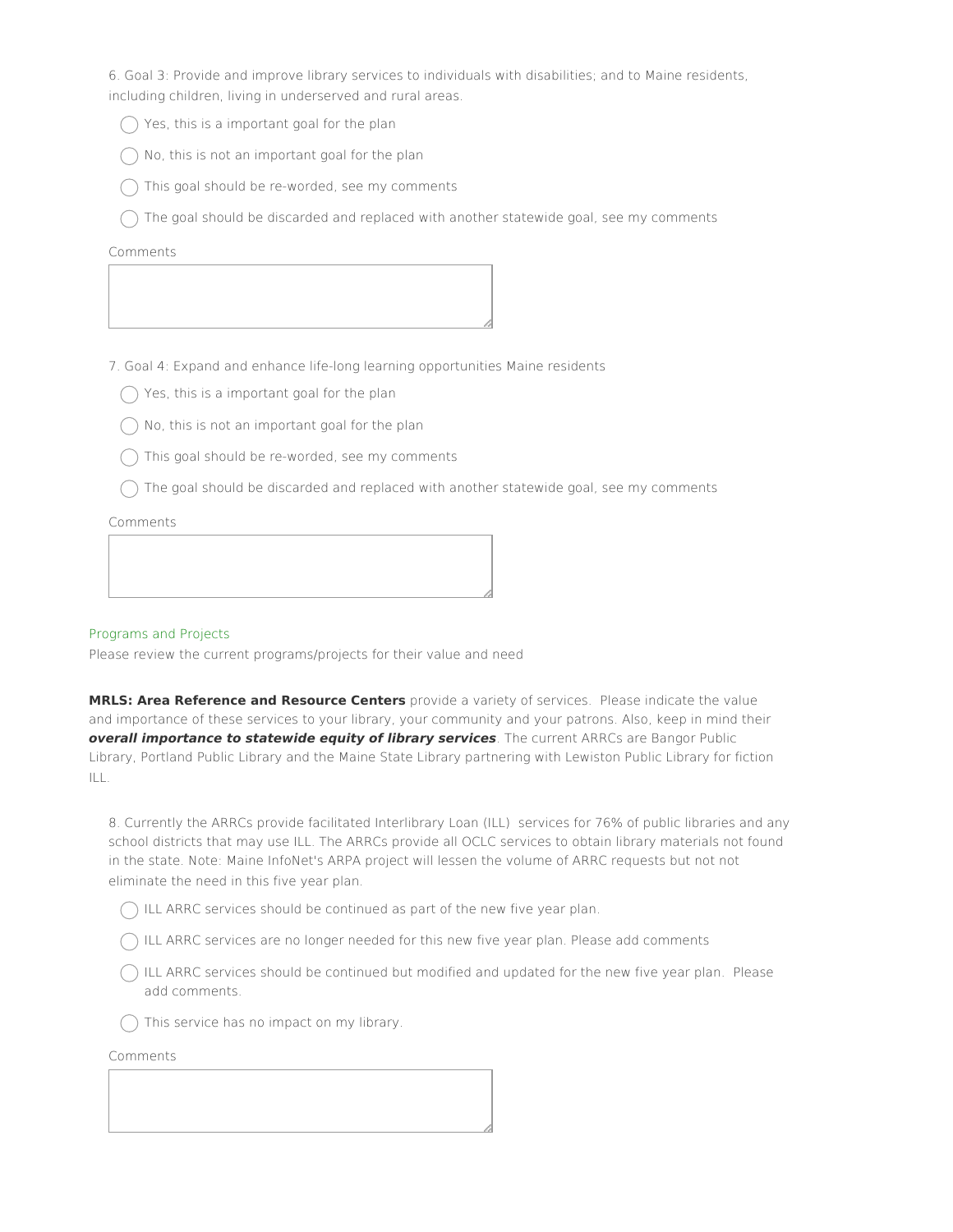9. Currently the ARRC model includes references services to libraries and/or patrons in their geographic locations.

 $\bigcap$  ARRC reference services should be continued as part of the new five year plan.

ARRC reference services are no longer needed for this new five year plan. Please add comments

 $\bigcap$  ARRC reference services should be continued but modified and updated for the new five year plan. Please add comments.

 $\bigcap$  This service has no impact on my library.

Comments

10. Currently the ARRCs provide free library cards to patrons in their geographic locations or statewide. Please weigh in on the value of a free card. Note: MSL and Bangor offer free cards statewide. Portland offers free cards for residents of Cumberland and York counties.

 $\bigcap$  ARRC free cards should be continued as part of the new five year plan.

 $\bigcap$  ARRC free cards services are no longer needed for this new five year plan. Please add comments

 $\bigcap$  ARRC free cards services should be continued but modified and updated for the new five year plan. Please add comments.

 $\bigcap$  ARRC free cards has no impact on my library and my patrons

Comments

11. As a statewide ARRC service, the Maine State Library goes out to bid, contracts, and manages delivery services with the selected vendor for all eligible and participating public, school, academic and special

libraries. MSL subsidizes one free day of delivery service for public libraries with state funds and purchases totes, bags and subsidizes additional rural costs charged for some very rural libraries.

 $\bigcap$  MSL managed delivery services should be continued as part of the new five year plan.

MSL managed delivery services are no longer needed for this new five year plan. Please add comments

 $\bigcap$  MSL managed delivery services should be continued but modified and updated for the new five year plan. Please add comments.

MSL managed delivery services has no impact on my library and my patrons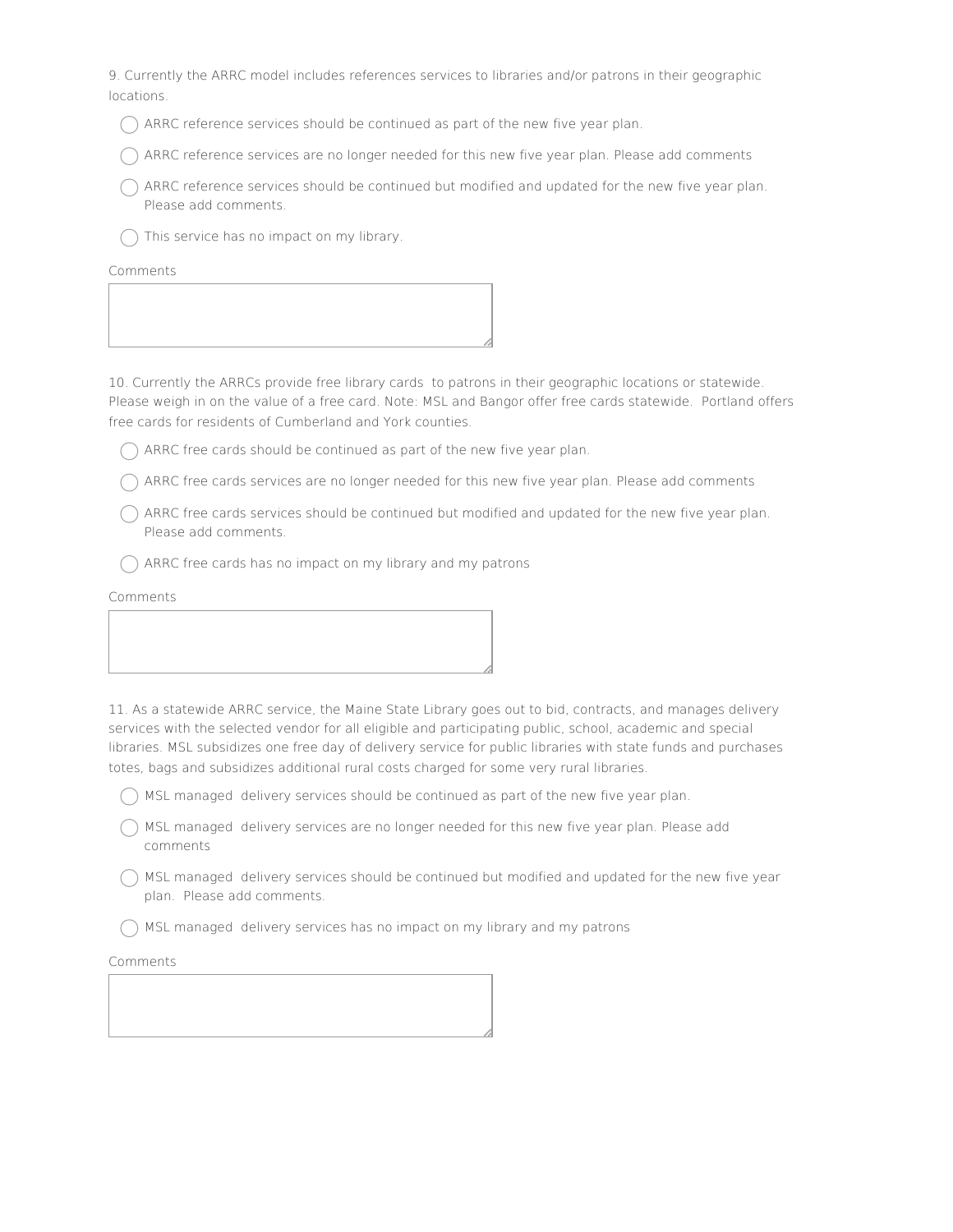#### **Maine InfoNet: partnership with UMS/Fogler Library**

Maine InfoNet manages all federally and state funded resource sharing services for all library types in Maine. This is includes providing authentication and access management to the Digital Maine Library; management of the statewide Integrated Library System (ILS) for the URSUS, Minerva and MILS consortia and Maine Cat and the Download Library. Maine InfoNet's ARPA funded project will expand the MaineCat Library Systems Environment to include access for more libraries not utilizing the state supported Sierra ILS**.**

- 12. Please weigh in on the value of the services offered by Maine InfoNet for the Digital Maine Library
	- $\bigcap$  Maine InfoNet management of the Digital Maine Library authentication and vendor services should be continued as part of the new five year plan.
	- $\bigcap$  Maine InfoNet management of the Digital Maine Library authentication and vendor services are no longer needed for this new five year plan. Please add comments
	- $\bigcap$  Maine InfoNet management of the Digital Maine Library authentication and vendor services should be continued but modified and updated for the new five year plan. Please add comments.
	- Maine InfoNet management of the Digital Maine Library authentication and vendor services has no impact on my library and my patrons

Comments

13. Please weigh in on the value of the services offered by Maine InfoNet for the URSUS, Minerva, MILS and other ILS and MaineCat management and support.

- Maine InfoNet management and support of URSUS, Minerva, MILS and other ILS and MaineCat should be continued as part of the new five year plan.
- Maine InfoNet management and support of URSUS, Minerva, MILS and other ILS and MaineCat no longer needed for this new five year plan. Please add comments
- Maine InfoNet management and support of URSUS, Minerva, MILS and other ILS and MaineCat should be continued but modified and updated for the new five year plan. Please add comments.
- Maine InfoNet management and support of URSUS, Minerva, MILS and other ILS and MaineCat has no impact on my library and my patrons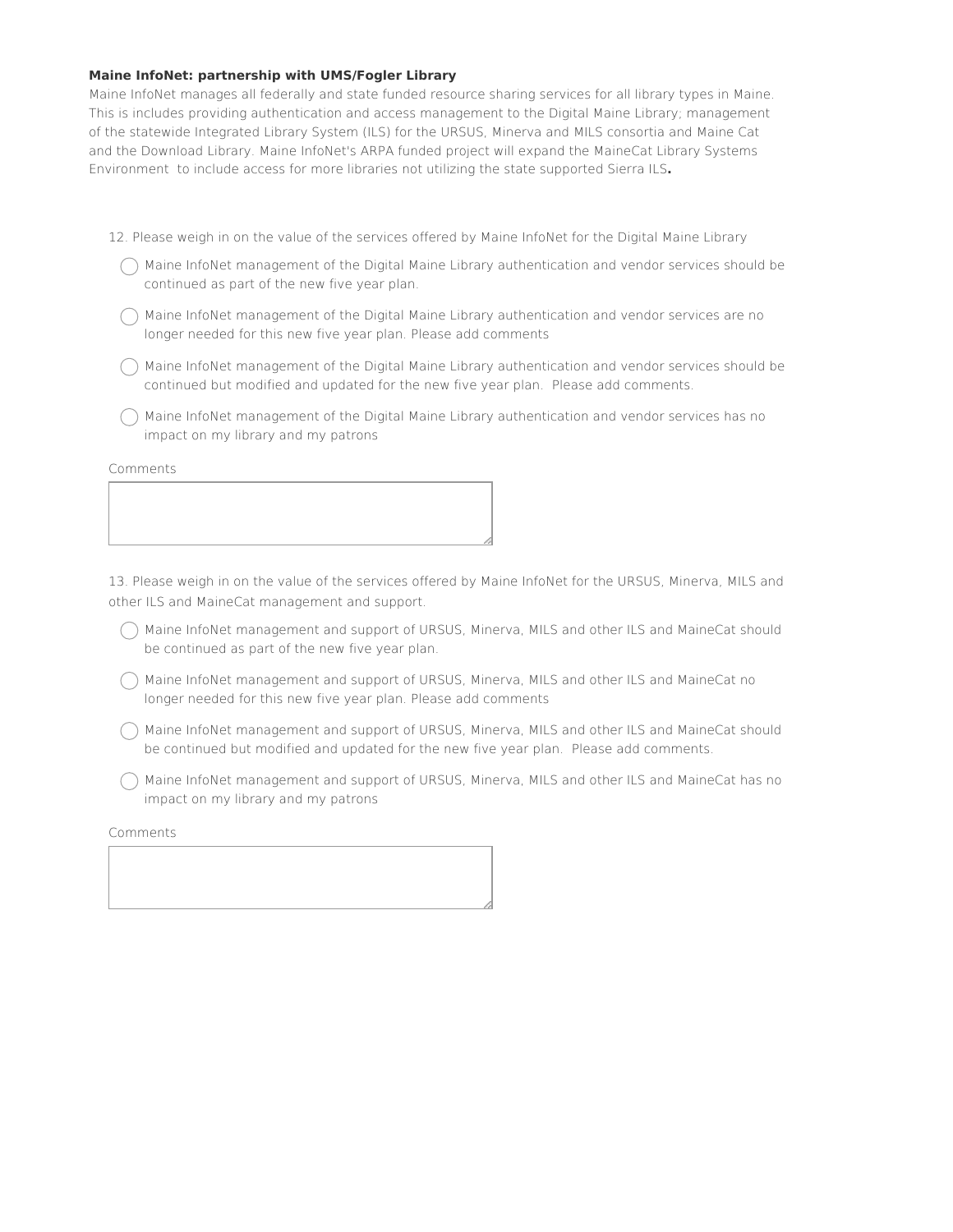- 14. Please weigh in on the value of the services offered by Maine InfoNet for the Download Library.
	- $\bigcap$  Maine InfoNet management and support of the Download Library should be continued as part of the new five year plan.
	- $\bigcap$  Maine InfoNet management and support of the Download Library is no longer needed for this new five year plan. Please add comments
	- $\bigcap$  Maine InfoNet management and support of the Download Library should be continued but modified and updated for the new five year plan. Please add comments.
	- $\bigcap$  Maine InfoNet management and support of the Download Library has no impact on my library and my patrons

Comments

**The NetworkMaine Partnership for the Maine School and Library Network**. This project provides MSL leadership and staff to work with the Network Maine Advisory Council to manage public library and school internet connections,. The project also assists NetworkMaine with MSLN enrollment, assist and advise on MSLN and individual library e-rate applications and CIPA compliance. This project also funds and manages the purchase of Zoom Pro licenses for public libraries.

15. Please weigh in on the value of the services offered by MSL's partnership with NetworkMaine and MSLN for Internet, e-rate and Zoom Pro licenses.

- $\bigcap$  MSL's partnership with NetworkMaine and MSLN for Internet, e-rate and Zoom Pro licenses should be continued as part of the new five year plan.
- $\bigcap$  MSL's partnership with NetworkMaine and MSLN for Internet, e-rate and Zoom Pro licenses is no longer needed for this new five year plan. Please add comments
- $\bigcap$  MSL's partnership with NetworkMaine and MSLN for Internet, e-rate and Zoom Pro licenses should be continued but modified and updated for the new five year plan. Please add comments.
- $\bigcap$  MSL's partnership with NetworkMaine and MSLN for Internet, e-rate and Zoom Pro licenses has no impact on my library and my patrons

Comments

The **Continuing Education project** provides library staff learning and leadership opportunities to strengthen library programs and services in Maine. Programs are delivered virtually and in person; at statewide and regional meetings; via the Voluntary Public Library Certification Program or with national providers with statewide cohorts. CE is is targeted to Maine library staff without library degrees as well as those with degrees to provide emerging and evolving library service best practices as well as library trends and technology innovations.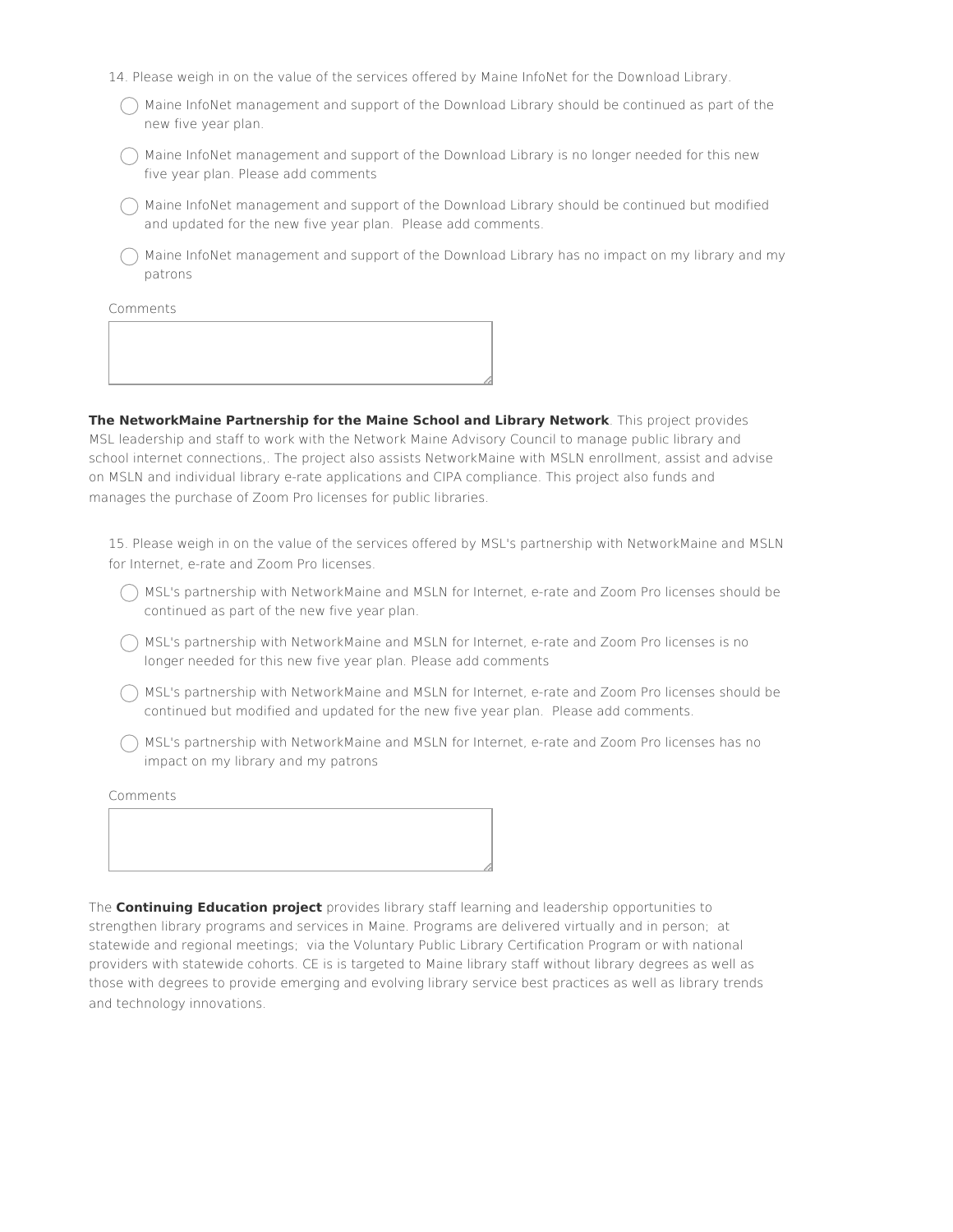16. What is your preferred mode of learning. Check all that apply

| Virtual/Online                                                                      |
|-------------------------------------------------------------------------------------|
| in person learning events/meetings                                                  |
| Blended or hybrid options                                                           |
| Synchronous (real time with an instructor) or asynchronous (self paced on your own) |
| Depends on the topic or opportunity                                                 |
| I learn on my own, I am not interested in continuing education offerings from MSL   |
| Comments                                                                            |
|                                                                                     |
|                                                                                     |

17. Listed below are yearly CE events as well as other CE opportunities. Check all that you think MSL should continue offering. Please add any comments or suggestions.

|  |  |  |  |  | Spring and Fall Council meetings with CE |  |  |
|--|--|--|--|--|------------------------------------------|--|--|
|--|--|--|--|--|------------------------------------------|--|--|

Voluntary Public Library Certification Program

Reading Round Up

New Public Library Directors' Orientation

Cohort/group offerings from national providers like Library Journal, ALA, and others

Academy for Small/Rural Public Library Directors

NELA/NELLS Library Leadership Program

Regional meetings with CE components

Regional networking only meetings

Other, please add suggestions or other information in the comments

Comments

**Specialists and Consulting Services** are provided by MSL staff. Areas of specialties include:

Children/youth programs and services, library management, STEM programming, technology, e-rate, public library statistics, small and rural, library boards, workforce, legal, health literacy, digital literacy, strategic planning, etc. Liaisons are points of contact and conveners for each region. Indicate the value of each service for your library and your staff.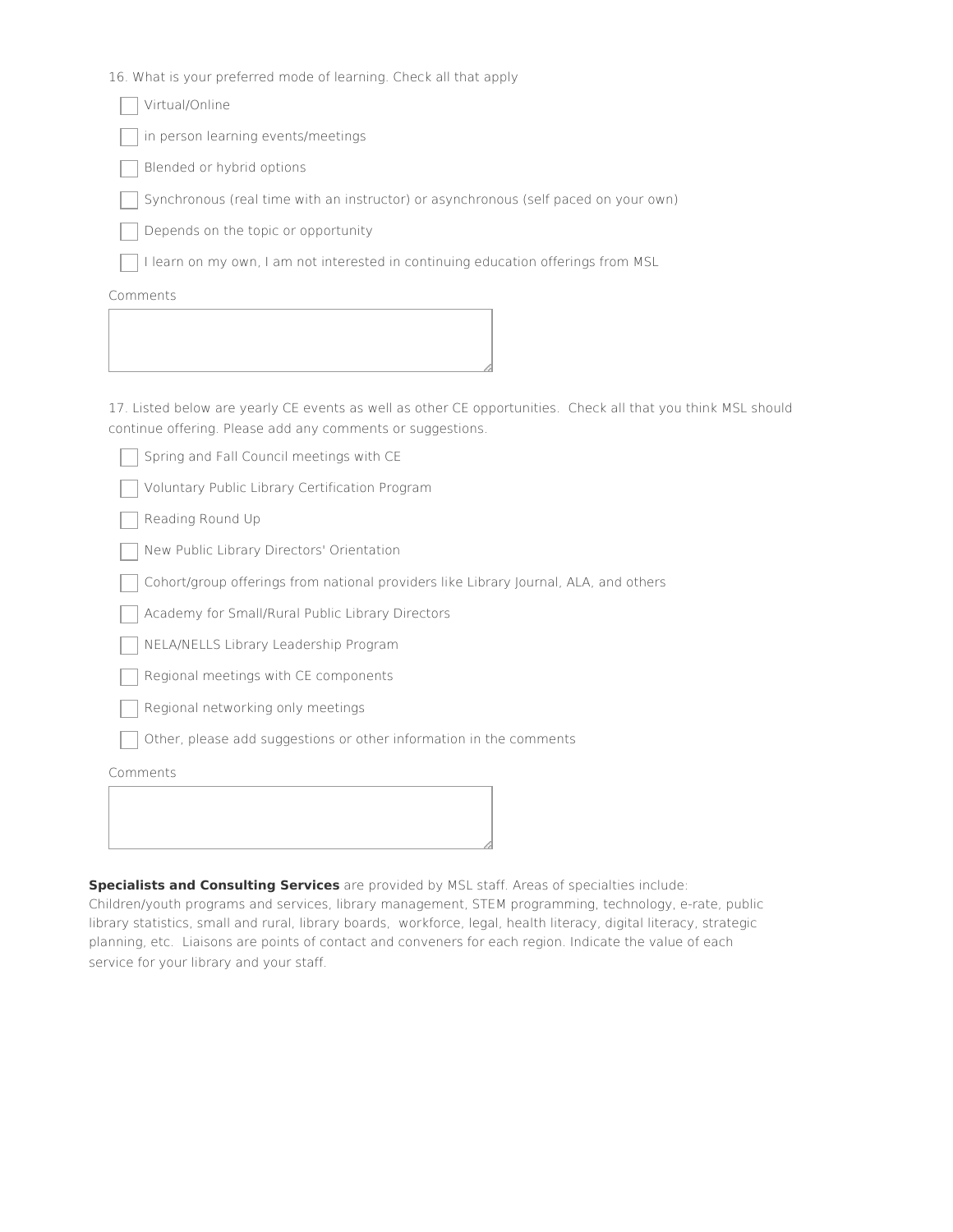- 18. Specialist and consulting services are
	- ◯ Extremely useful
	- Very useful
	- Somewhat useful
	- Not so useful
	- Not at all useful

Comments

19. Liaison services are

| Extremely useful  |  |
|-------------------|--|
| Very useful       |  |
| Somewhat useful   |  |
| Not so useful     |  |
| Not at all useful |  |
| Comments          |  |
|                   |  |

The **Talking Books Plus** project at the Maine State Library is part of the national network of cooperating libraries, administered by the National Library Service for the Blind and Physically Handicapped (NLS). The Maine State Library is designated to be the provider of this service in the state. The project has four services:

1. Online Talking Books Plus - provides access to the catalog and distributes recorded books and special players free to persons who are blind, visually impaired, physically handicapped (cannot hold a book) or who have a doctor certified reading disability.

2. BARD ‐ Braille and Audio Reading Download allows eligible patrons using a digital machine can download digital books from the Internet to their computer.

3. Large Print Books - MSL also circulates large print books to eligible borrowers in Maine by postage‐free mail as well as collections of large print books to libraries.

4. Recording Project - MSL library staff work with volunteers to record Maine titles that are not in the NLS catalog to allow those tiles to be used by the project nationally.

MSL will to continue to service eligible Mainers with this program but would like input on the Large Print activity.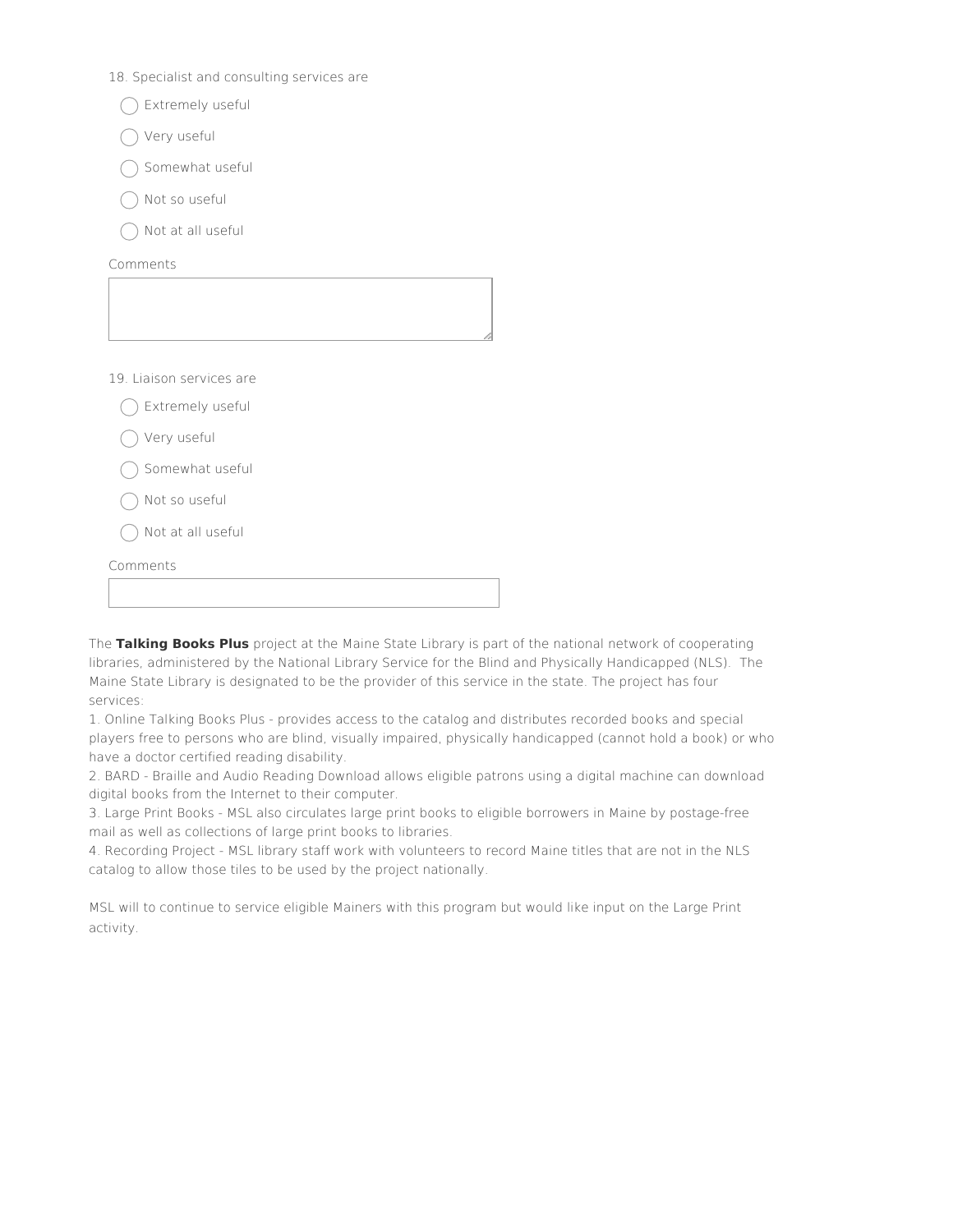20. Provide information about Large Print books. Please check all that apply

My library currently receives Large Print books to circulate from MSL

My library purchases Large Print books for our collection

My library uses ILL for Large print books

Large print is in less demand over the last 5 years in my library

My library has no Large Print in our collection

Comments

The **Books by Mail (BBM)** project serves provides library materials via U.S. Postal Service to residents of Maine communities where there is either no public library or no full-service public library (open less than 12 hours), and to people who are homebound for medical reasons. There are approximately 190 towns or townships without public libraries and 47 towns with a library open fewer than 12 hours per week during winter months.

Via in-house research, MSL has discovered that many users of this program live close to a full service library that they could be using rather than using a Books by Mail Service. The Five Year plan will reflect some beta testing of a new program to serve the truly rural and underserved with Books by Mail and then others with a new service designed to utilize ILL, van and nearby libraries. The new program will serve existing BBM patrons who live 10 miles or less from a full service local library. Please respond to statements below.

21. Would your library be interested in participating in a possible new program that would pay library card fees for current Books by Mail patrons living in a 10 miles radius of your library? No commitment, please just indicate interest.

Yes

No

 $\bigcap$  Maybe, I will need more information

Comments

22. Does your library offer services to homebound patrons?

Yes

No

Under limited circumstances

Comments - Please describe the services or tell us more.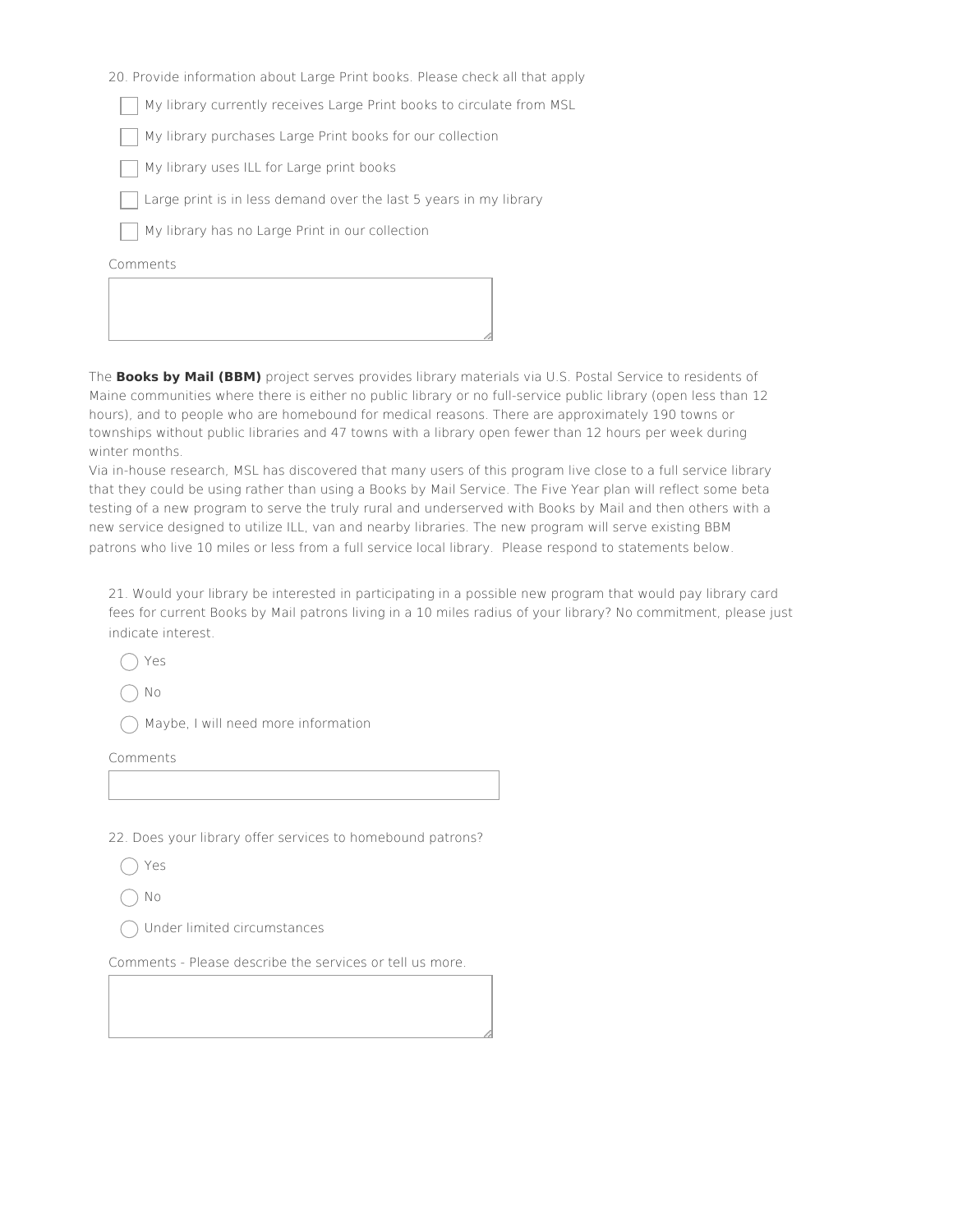## The **Procurement, Evaluation and Selection of Online Content: Databases and Learning Tools**

project was created around updating MARVEL to the Digital Maine Library (DML) platform. Going forward, we want to rename this project and include purchasing for both DML and the new Bendable Maine learning platform. New learning content via Bendable Maine will be procured through the Drucker Institute using a different model. We will point to Bendable Maine from DML and to DML resources in some Bendable Maine content. Examples: A community collection on genealogy would point to Ancestry; a Career Collection may point to a journal article in DML.

Please respond to questions below and help us prioritize.

23. Check the databases from the Digital Maine Library that are utilized and the most valued by staff and patrons in your library. Not all databases are included in this list. Refer to **DML** usage [reports](https://www.maineinfonet.org/digitalmainelibrary/statistics/) available from the Maine InfoNet website for additional information. Please add any favorite that is missing in the comments section.

| Academic One File (Gale)                    |
|---------------------------------------------|
| Academic Search Complete (EBSCO             |
| General OneFile (Gale)                      |
| Ancestry Library Edition (ProQuest)         |
| MyHeritage (Library Edition) (EBSCO)        |
| Books & Authors (Gale)                      |
| NoveList K-8 Plus (EBSCO)                   |
| NoveList Plus (EBSCO)                       |
| <b>Business Collection (Gale)</b>           |
| Proquest One Business                       |
| ChiltonLibrary (Gale)                       |
| Gale LegalForms                             |
| Gale Literary Sources                       |
| Gale Literature Resource Center             |
| Scribner Writers Series (Gale)              |
| Twayne's Author Series (Gale)               |
| Global Newsstream (ProQuest)                |
| Maine News (ProQuest)                       |
| Newsstand (Gale)                            |
| US Newsstream (ProQuest)                    |
| Health and Wellness Resource Center (Gale)  |
| Nursing and Allied Health Collection (Gale) |
| Hobbies and Crafts Reference Center (EBSCO) |
| In Context: College (Gale)                  |
| In Context: Elementary (Gale)               |
| In Context: Environmental Studies (Gale)    |